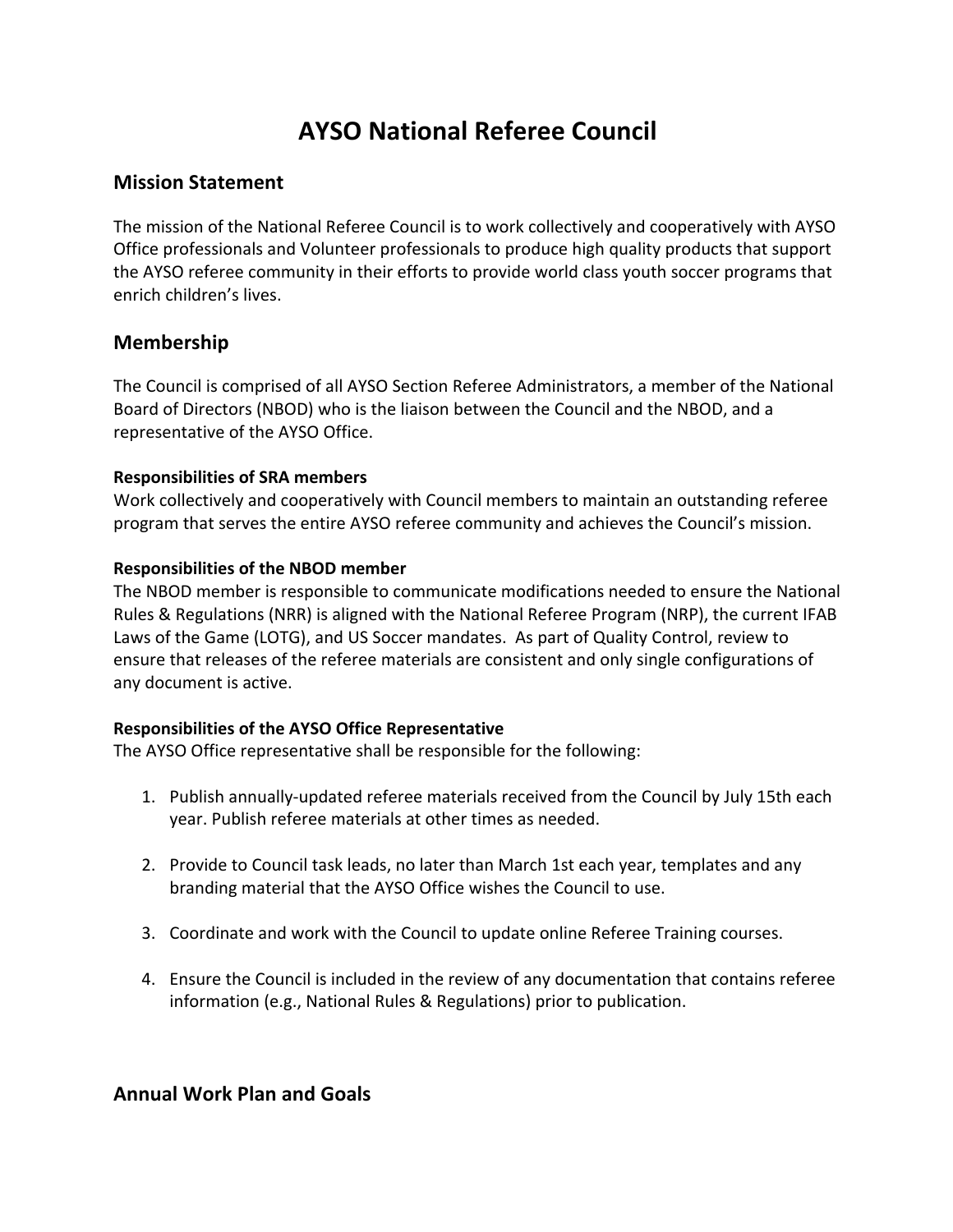A two-phase plan will be used to ensure checks and balances in all areas related to referees.

#### **PHASE I**

Ensure lesson plans, training materials (e.g., PowerPoints, handouts) and exam questions are aligned to the current LOTG, AYSO coaching manuals, NRR, and AYSO National Referee Program (NRP). Make necessary modifications to course lesson plans and training materials. Review certification application forms and modify as needed.

#### **PHASE II**

Integrate and update common documents: Exams, National Referee Program (including certification application forms), Referee Guideline Manual, National Rules & Regulations. Provide the revised documents to the AYSO Office to publish.

## **Decision making**

Members should work toward consensus. Contentious issues will need to be worked out as a team before coming to a vote.

Updated: 12/18/21 Rev K